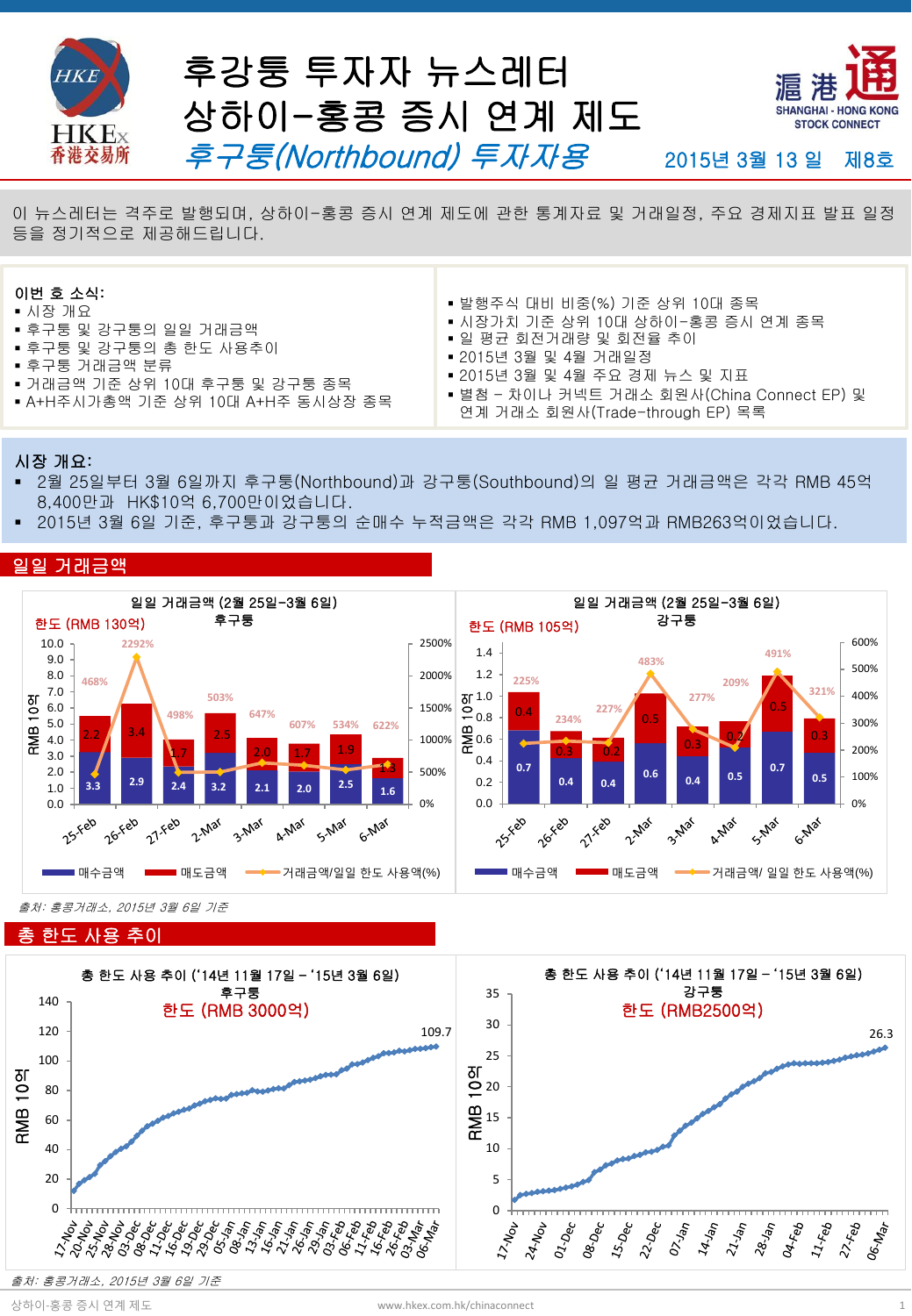## 후구퉁 거래금액 분류





참고: CAT A EP (포지션 1-14), CAT B EP (포지션 15- 65), CAT C EP (포지션 >65). 기타 자세한 사항은 [여기](http://www.hkex.com.hk/eng/stat/epstat/exreport.htm)를 클릭하시기 바랍니다 출처: 홍콩거래소, 2015년 3월 6일 기준, 2월 25일-3월 6일에 해당하는거래금액

#### 거래금액 기준 상위 10대 후구퉁/강구퉁 종목

|                                                    |                    |                     | 총 거래금액 기준 상위 10대 A주 (후구퉁) |                       |                 |                    |            |              |
|----------------------------------------------------|--------------------|---------------------|---------------------------|-----------------------|-----------------|--------------------|------------|--------------|
| 종목명 /<br>종목코드                                      | ∣평균 거래<br>규모(US\$) | 매수금액<br>(US\$ 100만) | 매도금액<br>(US\$ 100만)       | 총 거래금액<br>(US\$ 100만) | 총 거래금액<br>비중(%) | 시가총액<br>(US\$ 10억) | *주가<br>수익률 | 배당수익<br>(% ) |
| 1. 평안보험<br>Ping An Insurance (SH, 601318)          | 13,020             | 257                 | 233                       | 489                   | 8.35            | 56                 | 14x        | 1.08         |
| 2. 중신증권<br>CITIC Securities (SH. 600030)           | 7,147              | 90                  | 152                       | 242                   | 4.14            | 44                 | 39x        | 0.53         |
| 3. 공상은행<br>ICBC (SH, 601398)                       | 8,161              | 69                  | 168                       | 237                   | 4.04            | 187                | 5x         | 6.03         |
| 4. 신화보험<br>New China Life Insur. (SH. 601336)      | 13,022             | 215                 | 15                        | 229                   | 3.92            | 16                 | 22x        | 0.32         |
| 5. 상해자동차<br>SAIC Motor Corp (SH, 600104)           | 4,513              | 134                 | 80                        | 214                   | 3.65            | 40                 | 9x         | 5.28         |
| 6. 중국은행<br>Bank of China (SH, 601988)              | 5,095              | 57                  | 122                       | 179                   | 3.06            | 125                | 6x         | 5.12         |
| 7. 귀주모태주<br>Kweichow Moutai (SH, 600519)           | 8,575              | 117                 | 45                        | 162                   | 2.76            | 33                 | 14x        | 2.17         |
| 8. 시노펙<br>CN Petrol. & Chem. Corp.<br>(SH. 600028) | 6,070              | 47                  | 83                        | 130                   | 2.22            | 91                 | 11x        | 4.03         |
| 9. 대진철도<br>Dagin Railway (SH. 601006)              | 4,499              | 67                  | 54                        | 121                   | 2.07            | 24                 | 11x        | 4.21         |
| 10. 초상은행<br>China Merchants Bank (SH. 600036)      | 7,584              | 50                  | 67                        | 117                   | 1.99            | 46                 | 6x         | 4.41         |

|                                                   |                        | 총 거래금액 기준 상위 10대 홍콩주 (강구퉁) |                     |                       |                 |                    |            |              |  |
|---------------------------------------------------|------------------------|----------------------------|---------------------|-----------------------|-----------------|--------------------|------------|--------------|--|
| 종목명/<br>종목코드                                      | 평균 거래<br>.규모<br>(US\$) | 매수금액<br>(US\$ 100만)        | 매도금액<br>(US\$ 100만) | 총 거래금액<br>(US\$ 100만) | 총 거래금액<br>비중(%) | 시가총액<br>(US\$ 10억) | *주가<br>수익률 | 배당수익<br>(% ) |  |
| 1. 한능박막발전<br>Hanergy Thin Film (HK, 566)          | 13,626                 | 177                        | 84                  | 261                   | 23.68           | 37                 | 73x        | 0.22         |  |
| 2. 중국인수보험<br>China Life Insurance (HK, 2628)      | 30,415                 | 27                         | 9                   | 37                    | 3.33            | 30                 | 28x        | 1.22         |  |
| 3. 텐센트홀딩스<br>Tencent Holdings (HK, 700)           | 19,935                 | 27                         | $\overline{7}$      | 34                    | 3.06            | 159                | 62x        | 0.18         |  |
| 4. 신화보험<br>New China Life Insur. (HK. 1336)       | 13,049                 | 6                          | 21                  | 28                    | 2.51            | 5                  | 23x        | 0.47         |  |
| 5. 시노펙상해석유화학<br>Sinopec Shanghai Petrol (HK, 338) | 8,053                  | 8                          | 18                  | 27                    | 2.41            |                    | 11x        | 4.03         |  |
| 6. 항대부동산<br>Evergrande (HK. 3333)                 | 9,692                  | 15                         | 9                   | 25                    | 2.25            | 6                  | 3x         | 16.07        |  |
| 7. 중국해양유전서비스<br>China Oilfield (HK. 2883)         | 8,548                  | 19                         | $\overline{4}$      | 23                    | 2.09            | 3                  | 6x         | 4.54         |  |
| 8. 보리협흠에너지<br>GCL-Poly Energy (HK, 3800)          | 8,218                  | 19                         | $\overline{4}$      | 23                    | 2.09            | $\overline{4}$     | 0x         | $\Omega$     |  |
| 9. 복성국제<br>Fosun International (HK, 656)          | 7,889                  | 21                         |                     | 22                    | 2.04            | 11                 | 12x        | 1.17         |  |
| 10. 자금광업<br>Zijin Mining (HK. 2899)               | 7,283                  | 16                         | $\overline{2}$      | 17                    | 1.59            | $\overline{2}$     | 19x        | 4.35         |  |
|                                                   |                        |                            |                     |                       |                 |                    |            |              |  |

출처: 상하이 증권거래소 및 홍콩거래소, '15년 3월 6일 기준, 2월 25일 – 3월 6일에 해당하는 거래금액 \*과거 주가수익률(Historical P/E Ratio)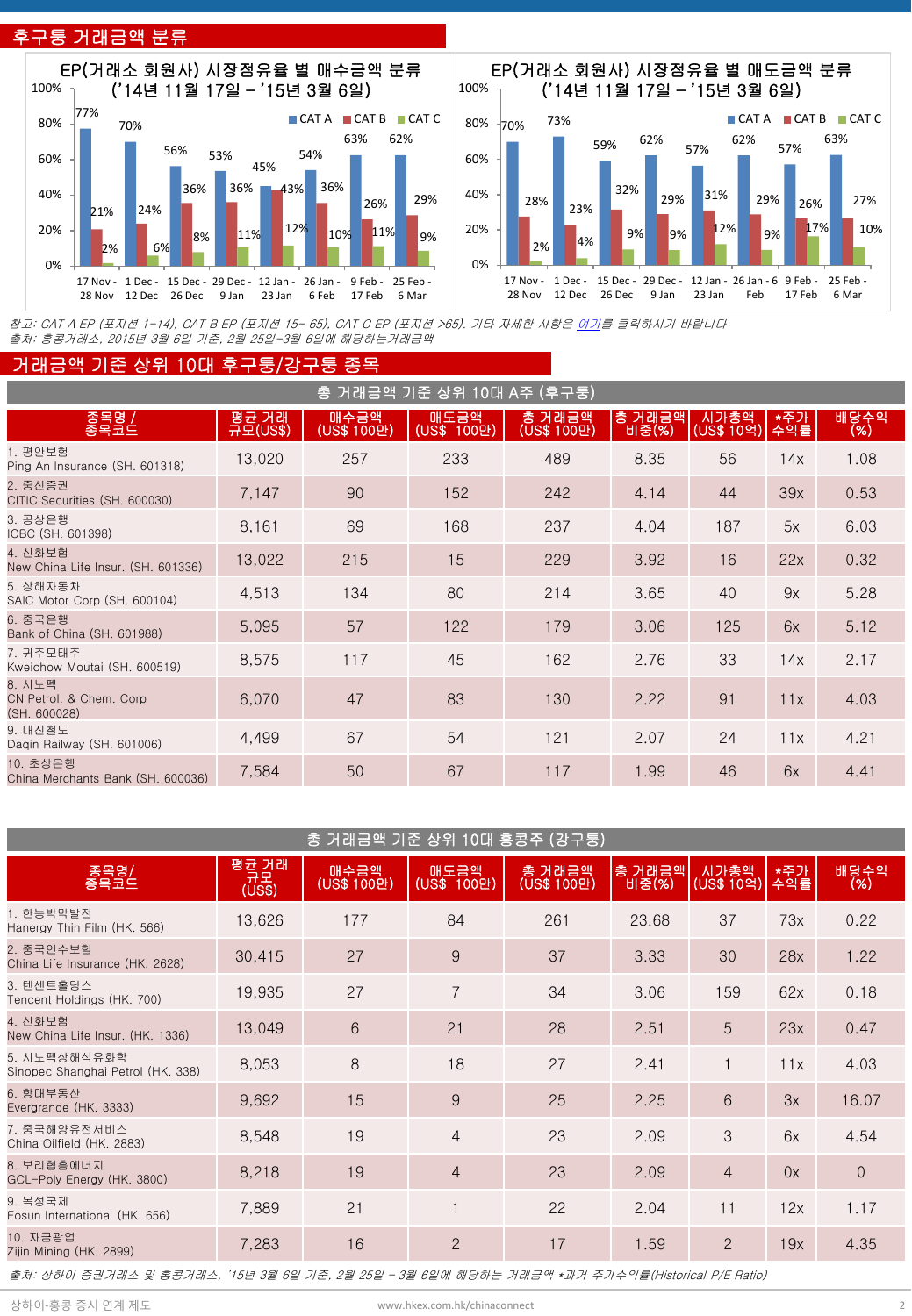## A+H 시가총액 기준 상위 10대 A+H 동시상장 종목

| A+H 시가총액 기준 상위 10대 A+H 동시상장 종목                                |                    |                   |                      |                      |              |                    |                |             |
|---------------------------------------------------------------|--------------------|-------------------|----------------------|----------------------|--------------|--------------------|----------------|-------------|
| 종목명                                                           | A + H              | 후구퉁 거래금액          |                      |                      | 강구퉁 거래금액     | A주                 | <b>SSE</b>     | A주 대비<br>H주 |
| (A+H주)                                                        | 시가총액<br>(US\$ 10억) | 매수<br>(US\$ 100만) | 매도<br>(US\$<br>100만) | 매수<br>(US\$<br>100만) | 매도<br>(1000) | 시가총액<br>(US\$ 10억) | 시가총액<br>- 순위   | 프리미엄/<br>할인 |
| 1. 페트로차이나<br>PetroChina                                       | 301                | 9.15              | 15.11                | 4.22                 | 4.84         | 279                |                | $-36.97%$   |
| 2. 공상은행<br><b>ICBC</b>                                        | 248                | 68.83             | 168.02               | 0.73                 | 1.77         | 187                | $\overline{2}$ | 1.18%       |
| 3. 중국건설은행<br><b>China Construction Bank</b>                   | 200                | 25.58             | 16.67                | 1.67                 | 5.53         | 8                  | 79             | $-7.30%$    |
| 4. 중국은행<br>Bank of China                                      | 171                | 57.27             | 121.90               | 0.64                 | 4.82         | 125                | $\overline{4}$ | $-10.85%$   |
| 5. 농업은행<br>Agricultural Bank of China                         | 163                | 19.50             | 30.70                | 3.19                 | 1.76         | 148                | 3              | $-5.70%$    |
| 6. 중국인수보험<br>China Life Insurance                             | 146                | 23.63             | 39.35                | 27.46                | 9.14         | 116                | 5              | $-28.34%$   |
| 7. 시노펙<br>China Petroleum & Chemical Crop                     | 111                | 47.45             | 82.75                | 2.93                 | 11.76        | 91                 | 6              | $-16.03%$   |
| 8. 중국평안보험<br>Ping An Insurance                                | 96                 | 256.54            | 232.62               | 0.69                 | 8.25         | 56                 | $\overline{7}$ | 2.36%       |
| 9. 교통은행<br><b>Bank of Communications</b>                      | 65                 | 17.65             | 20.56                | 1.19                 | 1.77         | 37                 | 15             | $-13.33%$   |
| 10. 초상은행<br>China Merchants Bank                              | 56                 | 49.91             | 66.67                | 0.40                 | 1.20         | 46                 | 9              | $-2.22%$    |
| 출처: 상하이 증권거래소 및 홍콩거래소, '15년 3월 6일 기준, 2월 25일-3월 6일에 해당하는 거래금액 |                    |                   |                      |                      |              |                    |                |             |

발행주식 대비 비중(%) 기준 상위 10대 종목

|                | 상위 10대 상하이 증권거래소 종목(후구퉁) |                                                   |                     |                            |                    |            |             |                     |  |  |
|----------------|--------------------------|---------------------------------------------------|---------------------|----------------------------|--------------------|------------|-------------|---------------------|--|--|
|                | 종목코드                     | 기업명                                               | 발행주식<br>대비<br>비중(%) | 총 매수/매도<br>금액 대비 비중<br>(%) | 시가총액<br>(US\$~109) | *주가<br>수익률 | 배당수익<br>(%) | A주 대비 H주<br>프리미엄/할인 |  |  |
|                | 603288                   | 해천미업<br>Foshan Haitian Flavouring and Food        | 18.91               | 0.84                       | 40.6               | 33x        | 0.54        | N/A                 |  |  |
| $\overline{2}$ | 600009                   | 상해국제공항<br>Shanghai International Airport          | 16.71               | 1.25                       | 2.0                | 20x        | 1.44        | N/A                 |  |  |
| 3              | 600066                   | 정주우통버스<br>Zhengzhou Yutong Bus                    | 8.14                | 1.18                       | 6.3                | 16x        | 1.89        | N/A                 |  |  |
| $\overline{4}$ | 600690                   | 청도하이얼<br>Qingdao Haier                            | 7.80                | 1.70                       | 2.4                | 11x        | 2.38        | N/A                 |  |  |
| 5              | 601888                   | 중국국제여행사<br>China Internationnal Travel Service    | 5.46                | 1.70                       | 4.7                | 36x        | 0.80        | N/A                 |  |  |
| 6              | 600887                   | 내몽고이리실업그룹<br>Inner Mongolia Yili Industrial Group | 5.36                | 1.96                       | 6.4                | 20x        | 1.96        | N/A                 |  |  |
| $\overline{7}$ | 600660                   | 복요유리<br>FuYao Glass Industry Group Co., Ltd.      | 4.97                | 0.85                       | 13.2               | 9x         | 3.46        | N/A                 |  |  |
| 8              | 601006                   | 대진철도<br>Dagin Railway                             | 4.76                | 2.07                       | 12.4               | 11x        | 4.21        | N/A                 |  |  |
| 9              | 600312                   | 하남평고전기<br>Henan Pinggao Electric                  | 4.16                | 0.36                       | 1.2                | 31x        | 0.27        | N/A                 |  |  |
| 10             | 600315                   | 상해가화연합<br>Shanghai Jahwa United                   | 3.71                | 0.14                       | 16.1               | 29x        | 1.31        | N/A                 |  |  |

상위 10대 홍콩거래소 종목(강구퉁)

|                | 종목코드 | 기업명                                          | 발행주식<br><b>CH HI</b><br>비충(%) | 총 매수/매도<br>금액 대비 비중<br>(%) | 시가총액<br>(US\$ 10억) | *주가<br>수익률 | 배당수익<br>(%) | A주 대비 H주<br>프리미엄/할인 |
|----------------|------|----------------------------------------------|-------------------------------|----------------------------|--------------------|------------|-------------|---------------------|
|                | 553  | 남경판다전자<br>Nanjing Panda Electronics Co. Ltd. | 7.91%                         | 0.19                       | 0.2                | 24x        | 1.2         | $-60.30\%$          |
| $\overline{2}$ | 300  | 곤명선반<br>Shenji Group Kunming Machine Tool    | 7.39%                         | 0.09                       | 0.1                | 201x       | N/A         | $-67.86%$           |
| 3              | 1108 | 낙양유리<br>Luoyang Glass Co. Ltd.               | 6.81%                         | 0.23                       | 0.1                | N/A        | N/A         | $-74.45%$           |
| $\overline{4}$ | 3308 | 금응상업무역그룹<br>Golden Eagle Retail Group Ltd.   | 6.53%                         | 0.19                       | 2.2                | 11x        | 3.87        | N/A                 |
| 5              | 38   | 제일트랙터<br>First Tractor Co Ltd.               | 6.51%                         | 0.18                       | 0.3                | 19x        | 1.42        | $-65.48%$           |
| 6              | 2899 | 자금광업<br>Zijin Mining Group Co., Ltd.         | 5.99%                         | 1.59                       | 1.7                | 19x        | 4.35        | $-46.72%$           |
| $\overline{7}$ | 1072 | 동방전기<br>Dongfang Electric Corporation Ltd.   | 5.86%                         | 0.52                       | 0.7                | 11x        | 1.45        | $-36.62%$           |
| 8              | 564  | 정주채탄장비<br>Zhengzhou Coal Mining Machinery    | 5.32%                         | 0.12                       | 0.2                | 7x         | 4.32        | $-51.36%$           |
| 9              | 2880 | 대련항<br>Dalian Port (PDA) Co. Ltd.            | 5.18%                         | 0.59                       | 0.4                | 15x        | 2.67        | $-57.85%$           |
| 10             | 3993 | 낙양몰리브덴<br>China Molybdenum Co., Ltd.         | 4.99%                         | 1.19                       | 0.9                | 17x        | 3.46        | $-68.66\%$          |

출처: 상하이 증권거래소 및 홍콩거래소, '15년 3월 6일 기준, 2월 25일-3월 6일에 해당하는 거래금액 \*과거 주가수익률(Historical P/E Ratio)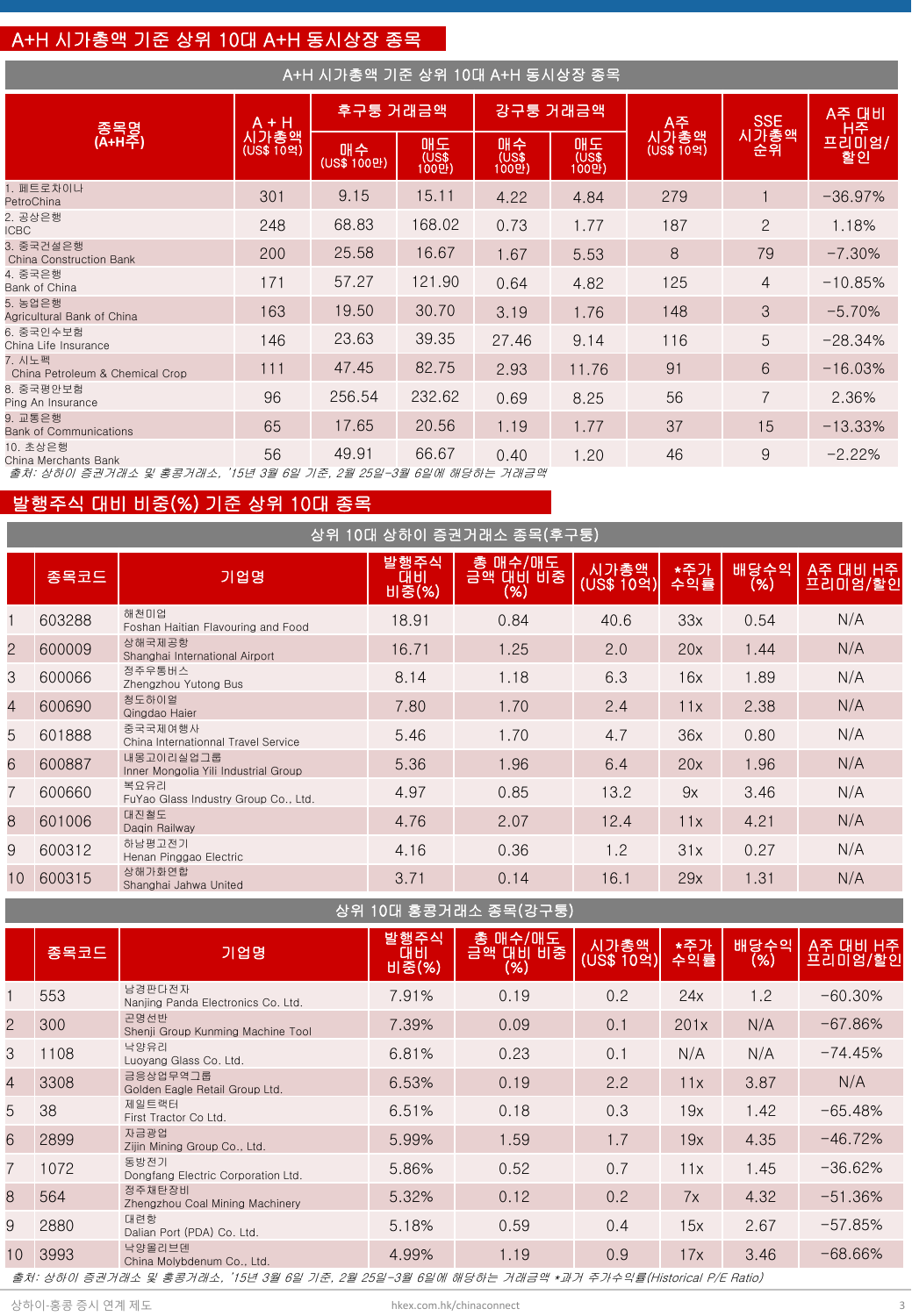## 시장가치 기준 상위 10대 상하이-홍콩 증시 연계 종목

#### 후구퉁(NB) 상위 10대 상하이-홍콩 증시 연계 종목

|                | 종목코드   | 기업명                                               | 시장가치<br>(US\$ 100만) | ★총 시장가치<br>대비 비중(%) | 후구퉁<br>주식보유량(100<br>만 | 발행주식<br>대비 비중 | A주 대비 H주<br>프리미엄/할인 |
|----------------|--------|---------------------------------------------------|---------------------|---------------------|-----------------------|---------------|---------------------|
|                | 601318 | 중국평안보험<br>Ping An Insurance                       | 2,111               | 9.6%                | 166                   | 3.07          | 2.36%               |
| $\overline{2}$ | 600519 | 귀주모태주<br>Kweichow moutai                          | 1,471               | 6.7%                | 41                    | 3.59          | N/A                 |
| 3              | 601006 | 대진철도<br>Dagin Railway                             | 1,413               | 6.4%                | 707                   | 4.76          | N/A                 |
| $\overline{4}$ | 600104 | 상해자동차<br><b>SAIC Motor Corporation Limited</b>    | 1,338               | 6.1%                | 301                   | 2.73          | N/A                 |
| 5              | 600887 | 내몽고이리실업그룹<br>Inner Mongolia Yili Industrial Group | 859                 | 3.9%                | 161                   | 5.36          | N/A                 |
| 6              | 600690 | 청도하이얼<br>Qingdao Haier                            | 809                 | 3.7%                | 214                   | 7.80          | N/A                 |
| $\overline{7}$ | 600036 | 초상은행<br>China Merchants Bank                      | 748                 | 3.4%                | 272                   | 1.32          | $-2.22%$            |
| 8              | 600009 | 상해국제공항<br>Shanghai International Airport          | 746                 | 3.4%                | 183                   | 16.71         | N/A                 |
| 9              | 600030 | 중신증권<br>Citic Securities Company Limited          | 576                 | 2.6%                | 105                   | 1.07          | $-24.33%$           |
| 10             | 601601 | 중국태평양보험그룹<br>China Pacific Insurance (Group)      | 568                 | 2.6%                | 92                    | 1.46          | $-4.44%$            |

|                | 강구퉁(SB) 상위 10대 상하이-홍콩 증시 연계 종목 |                                                    |                     |                     |                        |                      |                     |  |  |  |  |
|----------------|--------------------------------|----------------------------------------------------|---------------------|---------------------|------------------------|----------------------|---------------------|--|--|--|--|
|                | 종목코드                           | 기업명                                                | 시장가치<br>(US\$ 100만) | *총 시장가치<br>대비 비중(%) | 강구퉁<br>주식보유량(100<br>만) | 발행주식<br><b>대비 비중</b> | A주 대비 H주<br>프리미엄/할인 |  |  |  |  |
|                | 566                            | 한능박막발전<br>Hanergy Thin Film Power Group Ltd.       | 510                 | 11.82               | 582                    | 1.40                 | N/A                 |  |  |  |  |
| $\overline{2}$ | 1988                           | 중국민생은행<br>China Minsheng Banking Corp., Ltd.       | 182                 | 4.21                | 159                    | 2.29                 | $-18.36%$           |  |  |  |  |
| 3              | 3308                           | 금응상업무역그룹<br>Golden Eagle Retail Group Ltd.         | 143                 | 3.31                | 117                    | 6.53                 | N/A                 |  |  |  |  |
| $\overline{4}$ | 6837                           | 해통증권<br>Haitong Securities Co., Ltd.               | 133                 | 3.08                | 60                     | 4.01                 | $-32.90\%$          |  |  |  |  |
| 5              | 2883                           | 중국해양유전서비스<br>China Oilfield Services Ltd.          | 111                 | 2.57                | 72                     | 3.99                 | $-49.79%$           |  |  |  |  |
| 6              | 2899                           | 자금광업<br>Zijin Mining Group Co., Ltd.               | 104                 | 2.41                | 350                    | 5.99                 | $-46.72%$           |  |  |  |  |
| $\overline{7}$ | 998                            | 중신은행<br>China CITIC Bank Corporation Ltd.          | 99                  | 2.30                | 136                    | 0.91                 | $-30.09%$           |  |  |  |  |
| 8              | 3323                           | 중국건자재<br>China National Building Material Co. Ltd. | 94                  | 2.18                | 100                    | 3.47                 | N/A                 |  |  |  |  |
| 9              | 700                            | 텐센트홀딩스<br><b>Tencent Holdings</b>                  | 93                  | 2.15                | 5                      | 0.06                 | N/A                 |  |  |  |  |
| 10             | 3333                           | 항대부동산<br>Evergrande Real Estate Group Ltd.         | 87                  | 2.01                | 200                    | 1.36                 | N/A                 |  |  |  |  |

출처: 상하이 증권거래소 및 홍콩거래소, '15년 3월 6일 기준 *\**총 시장가치는 상하이-홍콩 증시 연계 프로그램 하의 모든 강구퉁 종목들의 시가평가 가치(Mark to Market, 2015년 3월 6일 기준)을 의미합니다.

## 일 평균 회전거래량(ADT) 및 회전율 추이



출처: 세계거래소연맹(WFE) 및 홍콩거래소. 2015년 1월 31일 기준. 홍콩거래소의 ADT 및 회전율 수치는 ETF 상품을 포함하나 워런트(warrants)는 제외합니다.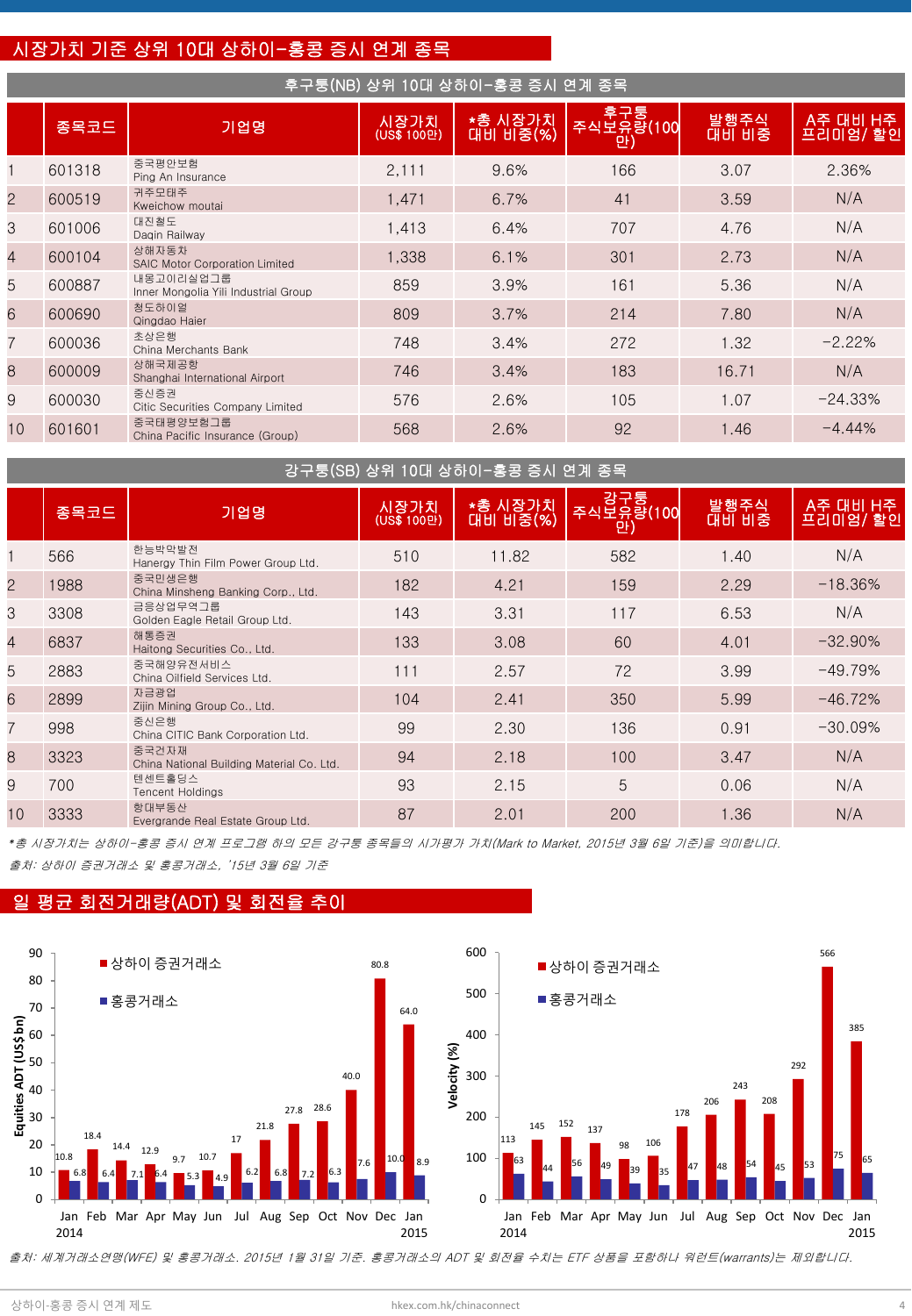## 2015년 3월 및 4월 거래일정

|                   |                                           |                   | <b>March 2015</b> |                   |                |                          |                   |                                           |                   | <b>April 2015</b>       |                                                                                           |            |            |
|-------------------|-------------------------------------------|-------------------|-------------------|-------------------|----------------|--------------------------|-------------------|-------------------------------------------|-------------------|-------------------------|-------------------------------------------------------------------------------------------|------------|------------|
| Mon               | <b>Tue</b>                                | Wed               | Thu               | <b>Fri</b>        | Sat            | <b>Sun</b>               | Mon               | <b>Tue</b>                                | <b>Wed</b>        | <b>Thu</b>              | Fri                                                                                       | <b>Sat</b> | <b>Sun</b> |
|                   |                                           |                   |                   |                   |                | $\overline{\phantom{a}}$ |                   |                                           | $\blacksquare$ 1  | $\blacksquare$ 2        | $\frac{1}{2}$ $\frac{1}{2}$ $\frac{1}{2}$                                                 | 4          | 5          |
| $\blacksquare$    | $\blacksquare$ 3                          | $\blacksquare$ 4  | $\blacksquare$ 5  | $\blacksquare$ 6  | $\overline{7}$ | 8                        | I 6<br>女。         | $\frac{1}{2}$ $\frac{1}{2}$               | $\blacksquare$ 8  | ■ 9                     | $\blacksquare$ 10                                                                         | 11         | 12         |
| $\blacksquare$ 9  | $\blacksquare$ 10                         | $\blacksquare$ 11 | $\blacksquare$ 12 | $\blacksquare$ 13 | 14             | 15                       | $\blacksquare$ 13 | $\blacksquare$ 14                         | $\blacksquare$ 15 | $\blacksquare$ 16       | $\blacksquare$ 17                                                                         | 18         | 19         |
| $\blacksquare$ 16 | $\blacksquare$ 17                         | $\blacksquare$ 18 | ■19               | $\blacksquare$ 20 | 21             | 22                       |                   |                                           |                   |                         |                                                                                           |            |            |
|                   |                                           |                   |                   |                   |                |                          | $\blacksquare$ 20 | $\blacksquare$ 21                         | $\blacksquare$ 22 | $\blacksquare$ 23       | $\blacksquare$ 24                                                                         | 25         | 26         |
| $\blacksquare$ 23 | $\blacksquare$ 24                         | $\blacksquare$ 25 | $\blacksquare$ 26 | $\blacksquare$ 27 | 28             | 29                       |                   |                                           |                   |                         |                                                                                           |            |            |
|                   |                                           |                   |                   |                   |                |                          | $\blacksquare$ 27 | $\blacksquare$ 28                         | $\blacksquare$ 29 | $\blacksquare$ 30       |                                                                                           |            |            |
| $\blacksquare$ 30 | $\blacksquare$ 31                         |                   |                   |                   |                |                          |                   |                                           |                   |                         |                                                                                           |            |            |
|                   |                                           |                   |                   |                   |                |                          |                   |                                           |                   |                         | Stell China / Hong Kong Public Holiday (Market Close for Northbound & Southbound Trading) |            |            |
|                   | Two-way (Northbound & Southbound) Trading |                   |                   |                   |                |                          |                   | Two-way (Northbound & Southbound) Trading |                   | Southbound Trading Only |                                                                                           |            |            |

출처: 상하이 증권거래소 관련 페이지는 [여기](http://www.sse.com.cn/marketservices/hkexsc/home/holiday/)를 클릭하고 (중국어 버전만 제공함), 홍콩거래소는 [여기](http://www.hkex.com.hk/eng/market/sec_tradinfra/chinaconnect/Calendar.htm)를 참고하시기 바랍니다

### 2015년 3월 및 4월 주요 경제 뉴스 및 지표

| 2015년 3월 및 4월 |  |                                                          |  |          |             |                             |  |  |  |  |
|---------------|--|----------------------------------------------------------|--|----------|-------------|-----------------------------|--|--|--|--|
| $20/3/2015$ . |  | 홍콩: 소비자종합물가지수 YoY                                        |  | 1/4/2015 | $\bullet$   | 중국: 제조업 PMI                 |  |  |  |  |
| $24/3/2015$ • |  | 중국: HSBC 중국 제조업 구매관리자지수(PMI)                             |  | 2/4/2015 |             | • 홍콩: HSBC 홍콩 구매관리자지수(PMI)  |  |  |  |  |
| $26/3/2015$ . |  | 홍콩: 무역수지<br>홍콩: 수출 YoY<br>홍콩: 수입 YoY                     |  | 3/4/2015 | $\bullet$   | 중국: HSBC 중국 종합 구매관리자지수(PMI) |  |  |  |  |
| $31/3/2015$ . |  | 홍콩: 소매판매 YoY<br>홍콩: 재정수지 HKD<br>홍콩: 통화량 M1/M2/M3 HKD YoY |  | 9/4/2015 | $\bullet$ . | 홍콩: 외환보유고                   |  |  |  |  |

상하이-홍콩 증시 연계 제도에 대한 기타 자세한 정보는 이 곳을 통해 확인하실 수 있습니다.

웹사이트: [www.hkex.com.hk/chinaconnect](http://www.hkex.com.hk/chinaconnect) 이메일: [info@hkex.com.hk](mailto:info@hkex.com.hk) 뉴스레터: <u>[이전](http://www.hkex.com.hk/eng/market/sec_tradinfra/chinaconnect/Newsletter.htm) [호](http://www.hkex.com.hk/eng/market/sec_tradinfra/chinaconnect/Newsletter.htm)</u> 보도자료: [2015](http://www.hkex.com.hk/eng/newsconsul/hkexnews/2015/150106news.htm)[년](http://www.hkex.com.hk/eng/newsconsul/hkexnews/2015/150106news.htm) [1](http://www.hkex.com.hk/eng/newsconsul/hkexnews/2015/150106news.htm)[월](http://www.hkex.com.hk/eng/newsconsul/hkexnews/2015/150106news.htm) [6](http://www.hkex.com.hk/eng/newsconsul/hkexnews/2015/150106news.htm)[일](http://www.hkex.com.hk/eng/newsconsul/hkexnews/2015/150106news.htm)

## 법적고지

본 뉴스레터는 정보제공만을 위한 것이며 법률적인 자문이나 세금과 관련한 자문에 해당하지 않습니다. 투자자들은 상하이-홍콩 증시 연계 제도의 거래 대상 주식을 거래함에 있어서 주의를 기울여야 합니다. 홍콩거래소(Hong Kong Exchanges and Clearing Limited)와 홍콩거래소의 자회사는 본 뉴스레터의 사용 또는 의존에 기인해 발생되는 그 어떠한 손실이나 피해에도 책임을 지지 않습니다.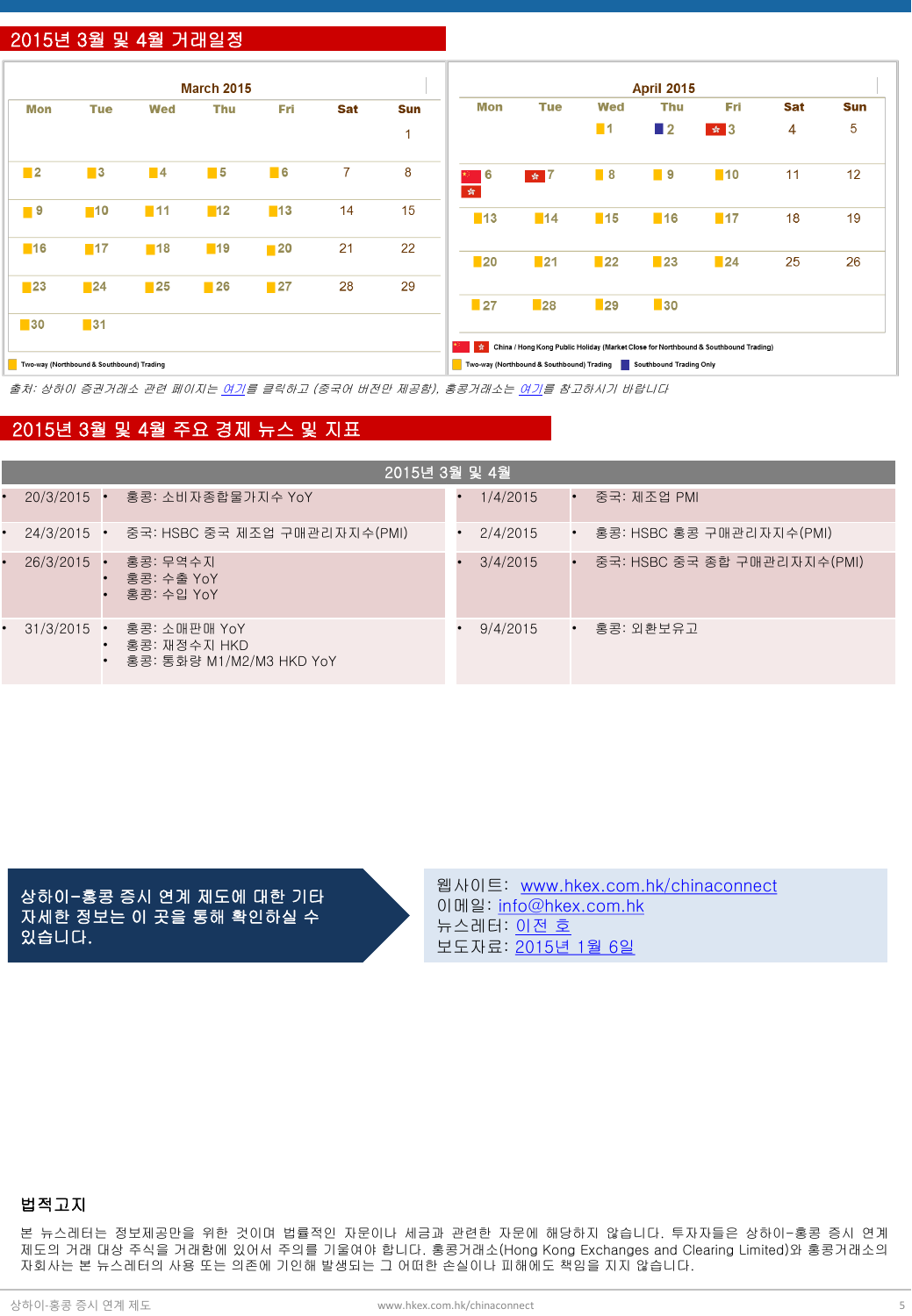## 차이나 커넥트거래소 회원사 (China Connect Exchange Participants) 목록

| 농은국제증권                                                                                    | 풀브라이트증권                                                     | 군영증권                                              |
|-------------------------------------------------------------------------------------------|-------------------------------------------------------------|---------------------------------------------------|
| <b>ABCI Securities Company Limited</b>                                                    | <b>Fulbright Securities Limited</b>                         | Noble Securities Company Limited                  |
| 아사특랑자본관리                                                                                  | 광발증권(홍콩)                                                    | OCBC윙항증권                                          |
| Astrum Capital Management Limited                                                         | GF Securities (Hong Kong) Brokerage Limited                 | OCBC Wing Hang Shares Brokerage Co. Limited       |
| 발리(Bali)증권                                                                                | 골드만삭스증권(아시아)                                                | 옵티버 트레이딩 홍콩                                       |
| Bali Securities Co. Limited                                                               | Goldman Sachs (Asia) Securities Limited                     | Optiver Trading Hong Kong Limited                 |
| 바클레이즈 캐피탈 아시아                                                                             | 월해증권                                                        | 동방증권(홍콩)                                          |
| Barclays Capital Asia Limited                                                             | Guangdong Securities Limited                                | Orient Securities (Hong Kong) Limited             |
| BNP 파리바 증권(아시아)                                                                           | 국도증권(홍콩)                                                    | 필립증권(홍콩)                                          |
| <b>BNP Paribas Securities (Asia) Limited</b>                                              | Guodu Securities (Hong Kong) Limited                        | Phillip Securities (Hong Kong) Limited            |
| 중은국제증권                                                                                    | 국신증권(HK)                                                    | 보생기화                                              |
| <b>BOCI Securities Limited</b>                                                            | Guosen Securities (HK) Brokerage Company, Limited           | Po Sang Futures Limited                           |
| 교은국제증권                                                                                    | 국태군안증권(홍콩)                                                  | 통일증권(홍콩)                                          |
| <b>BOCOM International Securities Limited</b>                                             | Guotai Junan Securities (Hong Kong) Limited                 | President Securities (Hong Kong) Limited          |
| 요재증권(H.K.)                                                                                | 국원증권(홍콩)                                                    | 푸르덴셜증권                                            |
| Bright Smart Securities International(H.K.) Limited                                       | Guoyuan Securities Brokerage (Hong Kong) Limited            | Prudential Brokerage Limited                      |
| 건은(CCB)국제증권                                                                               | 해통국제증권                                                      | 제로국제증권                                            |
| <b>CCB</b> International Securities Limited                                               | Haitong International Securities Company Limited            | Qilu International Securities Limited             |
| 시부증권                                                                                      | 항생증권                                                        | 화부가락증권                                            |
| Celestial Securities Limited                                                              | Hang Seng Securities Limited                                | Quam Securities Company Limited                   |
| 장강증권(HK)                                                                                  | 항리증권(HK)                                                    | 회신리재                                              |
| Changjiang Securities Brokerage (HK) Limited                                              | Hani Securities (HK) Limited                                | Realink Financial Trade Limited                   |
| 치부증권                                                                                      | 홍콩국제증권                                                      | 서동자본시장                                            |
| <b>Chief Securities Limited</b>                                                           | Hong Kong International Securities Limited                  | Reorient Capital Markets Limited                  |
| 중국광대증권(HK)                                                                                | HSBC 증권(홍콩)                                                 | RHB OSK증권 홍콩                                      |
| China Everbright Securities (HK) Limited                                                  | HSBC Broking Securities (Hong Kong) Limited                 | RHB OSK Securities Hong Kong Limited              |
| 중국은하국제증권(홍콩)                                                                              | HSBC 증권(아시아)                                                | 법국흥업증권(HK)                                        |
| China Galaxy International Securities (Hong Kong) Co., Limited                            | HSBC Securities Brokers (Asia) Limited                      | SG Securities (HK) Limited                        |
| 중금공사(CICC)홍콩증권<br>China International Capital Corporation Hong Kong Securities<br>Limited | 화태금융지주(홍콩)<br>Huatai Financial Holdings (Hong Kong) Limited | 상은증권<br>Shacom Securities Limited                 |
| 초상증권(HK)                                                                                  | 일통증권                                                        | 신은만국증권(H.K.)                                      |
| China Merchants Securities (HK) Co., Limited                                              | I-Access Investors Limited                                  | Shenyin Wanguo Securities (H.K.) Limited          |
| 중신건투증권                                                                                    | 공은국제증권                                                      | 화성증권                                              |
| China Securities (International) Brokerage Company Limited                                | ICBC International Securities Limited                       | Sino Grade Securities Limited                     |
| 창흥증권                                                                                      | 흥증증권(홍콩)                                                    | 시노팩증권(아시아)                                        |
| Chong Hing Securities Limited                                                             | Industrial Securities (HK) Brokerage Limited                | SinoPac Securities (Asia) Limited                 |
| 항풍증권                                                                                      | 인스티넷 퍼시픽                                                    | 남화증권                                              |
| <b>Christfund Securities Limited</b>                                                      | Instinet Pacific Limited                                    | South China Securities Limited                    |
| CIMB증권                                                                                    | 인터랙티브 브로커스 홍콩                                               | 스탠다드차타드증권(홍콩)                                     |
| <b>CIMB Securities Limited</b>                                                            | Interactive Brokers Hong Kong Limited                       | Standard Chartered Securities (Hong Kong) Limited |
| 중신증권(HK)                                                                                  | J.P. 모건증권(홍콩)                                               | 신홍기투자                                             |
| CITIC Securities Brokerage (HK) Limited                                                   | J.P. Morgan Broking (Hong Kong) Limited                     | Sun Hung Kai Investment Services Limited          |
| 씨티그룹 글로벌 마켓 아시아                                                                           | JTI증권                                                       | 서스키하나 홍콩                                          |
| Citigroup Global Markets Asia Limited                                                     | JTI Securities Limited                                      | Susquehanna Hong Kong Limited                     |
| CLSA 유한공사                                                                                 | KGI증권(홍콩)                                                   | 대휘증권                                              |
| <b>CLSA Limited</b>                                                                       | KGI Securities (Hong Kong) Limited                          | <b>Taifair Securities Limited</b>                 |
| 초은국제증권                                                                                    | 김영증권(홍콩)                                                    | 중투증권                                              |
| CMB International Securities Limited                                                      | Kim Eng Securities (Hong Kong) Limited                      | Taiping Securities (HK) Co Limited                |
| 중국북방증권                                                                                    | 킹스턴증권                                                       | 돈패증권                                              |
| CNI Securities Group Limited                                                              | Kingston Securities Limited                                 | Tanrich Securities Company Limited                |
| 크레디트스위스증권(홍콩)                                                                             | 곤태증권(금은)                                                    | 도요증권 아시아                                          |
| Credit Suisse Securities (Hong Kong) Limited                                              | Kuentai Securities (Kam Ngan) Company Limited               | Toyo Securities Asia Limited                      |
| 군익증권(HK)                                                                                  | 육복증권(홍콩)                                                    | 동성증권(중개)                                          |
| CSC Securities (HK) Limited                                                               | Luk Fook Securities (HK) Limited                            | Tung Shing Securities (Brokers) Limited           |
| 대신증권                                                                                      | 맥쿼리 캐피탈 증권                                                  | 동태증권                                              |
| Dah Sing Securities Limited                                                               | Macquarie Capital Securities Limited                        | Tung Tai Securities Company Limited               |
| DBS 비커스증권(HK)                                                                             | 만리풍증권                                                       | UBS 증권 홍콩                                         |
| DBS Vickers (Hong Kong) Limited                                                           | Malahon Securities Limited                                  | UBS Securities Hong Kong Limited                  |
| 도이치증권 아시아                                                                                 | 원부증권(홍콩)                                                    | UOB 카이히언(홍콩)                                      |
| Deutsche Securities Asia Limited                                                          | Masterlink Securities(HK) Corporation Limited               | UOB Kay Hian (Hong Kong) Limited                  |
| 영황증권                                                                                      | 조풍증권(홍콩)                                                    | 미건증권                                              |
| <b>Emperor Securities Limited</b>                                                         | Mega Securities (Hong Kong) Company Limited                 | <b>Upbest Securities Company Limited</b>          |
| 안신국제증권(홍콩)                                                                                | 메릴린치 극동                                                     | 승리증권                                              |
| Essence International Securities (Hong Kong) Limited                                      | Merrill Lynch Far East Limited                              | Victory Securities Company Limited                |
| 장웅증권                                                                                      | 미래에셋자산관리(홍콩)                                                | 굉고증권                                              |
| Ever-Long Securities Company Limited                                                      | Mirae Asset Wealth Management (HK) Limited                  | Wocom Securities Limited                          |
| 제일상해증권                                                                                    | 모건스탠리 홍콩                                                    | 우윤국정증권(홍콩)                                        |
| First Shanghai Securities Limited                                                         | Morgan Stanley Hong Kong Securities Limited                 | YGD Securities (HK) Limited                       |
| 제일금화승증권                                                                                   | 남화증권(홍콩)                                                    | 유안타증권(홍콩)                                         |
| First Worldsec Securities Limited                                                         | Nanhua Securities (Hong Kong) Company Limited               | Yuanta Securities (Hong Kong) Company Limited     |
| 푸본증권(홍콩)                                                                                  | 중윤증권                                                        | 월수증권                                              |
| Fubon Securities (Hong Kong) Limited                                                      | National Resources Securities Limited                       | Yue Xiu Securities Company Limite                 |
|                                                                                           |                                                             |                                                   |

#### 합계: 총 108개 차이나 커넥트 거래소 회원사 (2015년 2월 26일 기준)

본 명단은 웹사이트에 게재되어 있습니다: [여기를](http://www.hkex.com.hk/eng/market/sec_tradinfra/chinaconnect/Documents/CCEP_List.xlsx) 클릭하시기 바랍니다.